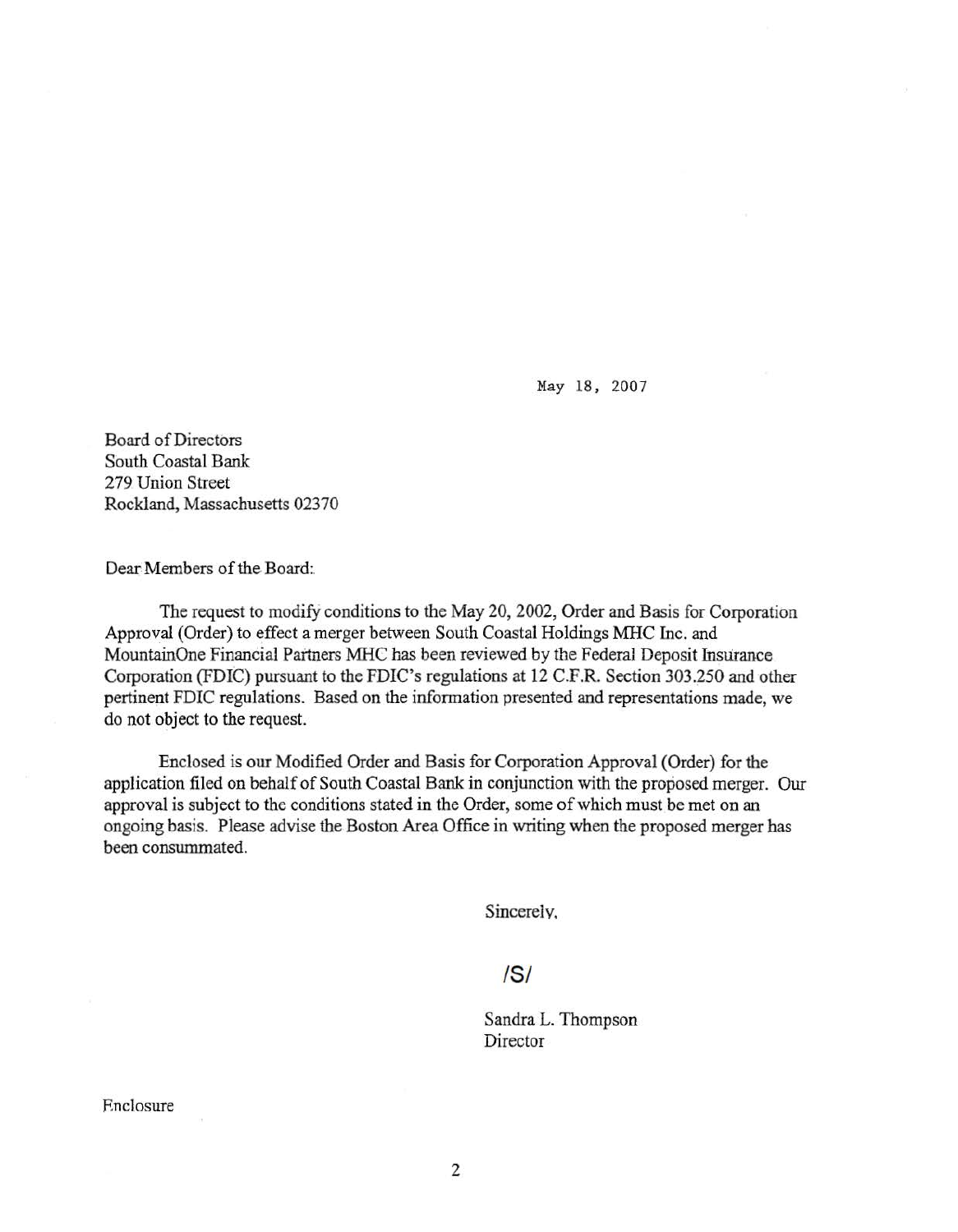cc: Kevin J. Handly Gallagher, Callahan, & Gartrell 112 South Street Second Floor Boston, Massachusetts 02111

 $\mathcal{L}_{\mathcal{S}}$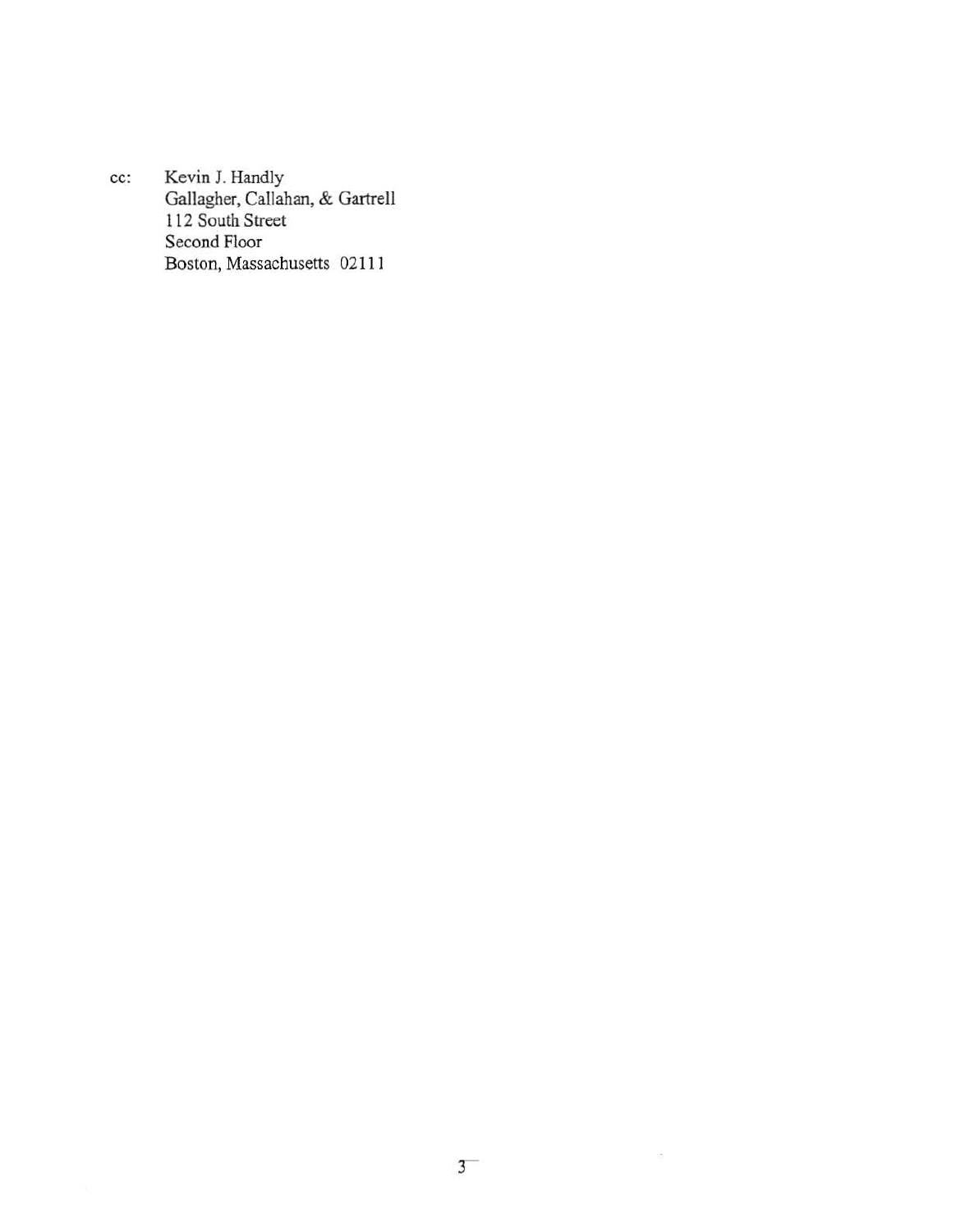#### FEDERAL DEPOSIT INSURANCE CORPORATION

South Coastal Bank Rockland, Plymouth County, Massachusetts

### Applications for Federal Deposit Insurance; Consent to Merge; and Modification of Conditions

#### MODIFIED ORDER AND BASIS FOR CORPORATION APPROVAL

Pursuant to Sections 5 and Section 18 (c) and other provisions of the Federal Deposit Insurance Act ("FDI Act"); an application has been filed on behalf of the South Coastal Bank, Rockland, Massachusetts, ("Mutual Institution"), currently a state-chartered mutually-owned Bank Insurance Fund member with total resources of \$139,936,000 and total deposits of \$108,121,000 as of December 31, 2001, for the FDIC's consent to merge with South Coastal Interim Stock Bank, Rockland, Massachusetts, a proposed new interim state-chartered stock savings bank, the resuitant bank. In addition, applications have been filed for federal deposit insurance for the South Coastal Interim Mutual Bank (to be subsequently organized into a mutual holding company) and the South Coastal Interim Stock Bank. In 2007, South Coastal Holdings MHC, Inc. will subsequently merge into MountainOne Financial Partners, MHC and 100% of South Coastal Bank's voting stock will be transferred to MountainOne Financial Partners, Inc. An application for a modification to conditions has been filed substituting MountainOne Financial Partners, Inc. and Mountain One Financial Partners MHC for South Coastal Holdings MHC to reflect this merger.

The transaction is to effect the Mutual Institution's plan of reorganization which, solely to facilitate such undertaking, provides for:

- South Coastal Bank to organize a new savings bank under Massachusetts law to be known as South Coastal Interim Mutual Bank.
- South Coastal Interim Mutual Bank to amend and restate its mutual savings bank charter as the charter of a mutual holding company to be known as South Coastal Holdings MHC. Inc.
- South Coastal Holdings MHC, Inc. to simultaneously organize a Massachusetts chartered, stock bank as a subsidiary to be known as South Coastal Interim Stock Bank.
- South Coastal Bank will immediately thereafter merge with South Coastal Interim Stock Bank, with South Coastal Interim Stock Bank to be the legally surviving entity under the name of South Coastal Bank.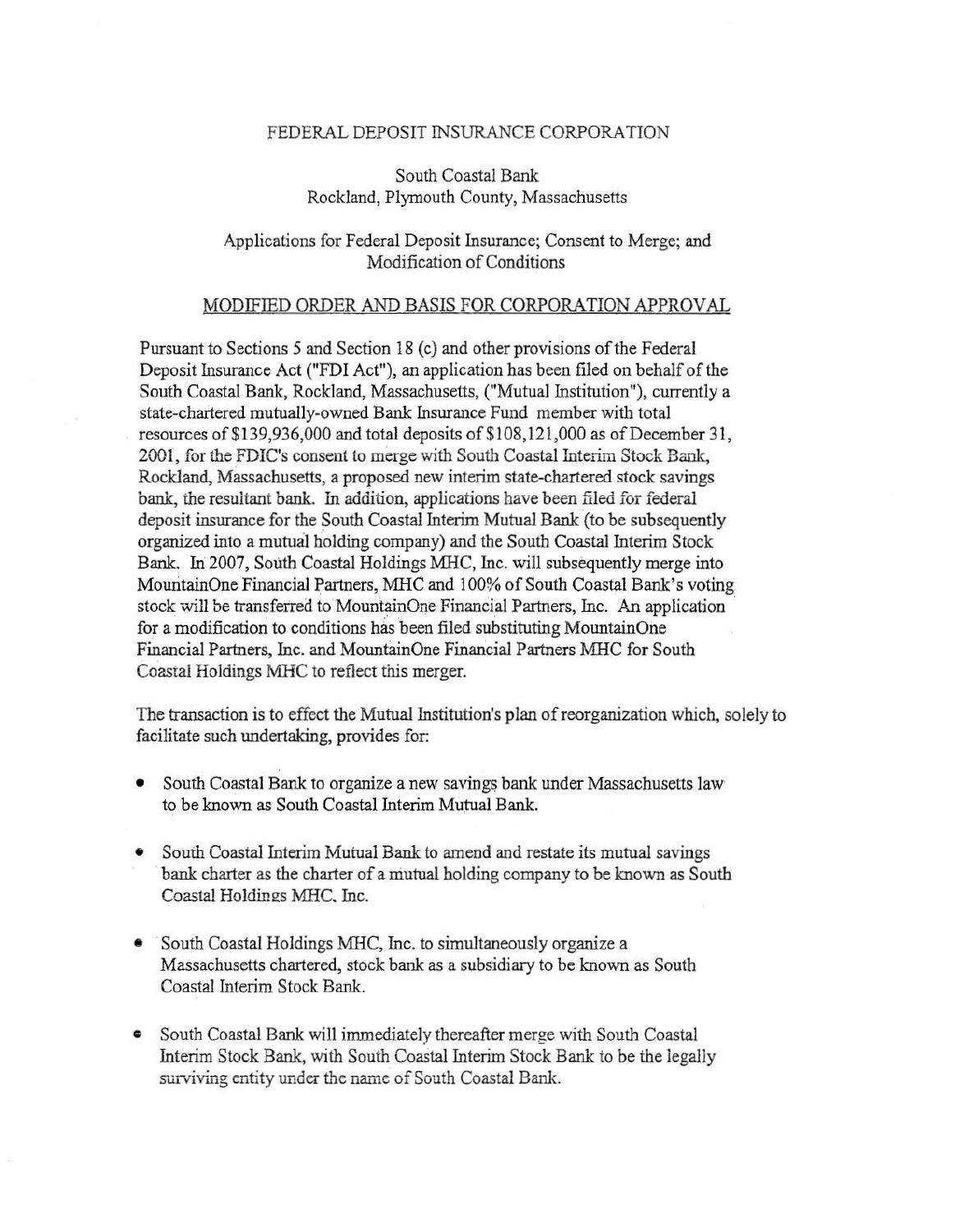Upon consummation of the reorganization, the deposits of the Mutual Institution will continue to be insured under the Bank Insurance Fund. On the effective date of the reorganization, the Resultant Bank will be a stock bank and the wholly owned subsidiary of South Coastal Holdings MHC, Inc. Applications for the establishment of South Coastal Holdings MHC, Inc have been filed with the Federal Reserve System. Following the consummation of the merger, the Resultant Bank will operate the same banking business, with the same management, at the same location now being served by the Mutual Institution. The proposed transaction, per se, will not alter the competitive structure of banking in the market served by the Mutual Institution. South Coastal Bank principal office will continue to be at 279 Union Street, Rockland, Massachusetts. Notice of the proposed transaction, in a form approved by the FDIC, has been published pursuant to the FDI Act. A review of available information, including the Community Reinvestment Act ("CRA") Statement of the proponent, discloses no inconsistencies with the purposes of the CRA. The resultant institution is expected to continue to meet the credit needs of its entire community, consistent with the safe and sound operation of the institution.

In connection with the applications, the FDIC has taken into consideration the financial and managerial resources and future prospects of the proponent banks and the resultant Bank, and the convenience and needs of the community to be served. In connection with the applications for deposit insurance the FDiC has taken into consideration the: financial history and condition; adequacy of the capital structure; future earnings prospects; general character and fitness of management; risk to the insurance fund; convenience and needs of the community; and consistency of corporate powers. Having found favorably on all statutory factors and having considered other relevant information, including all reports on the competitive factors furnished by the Comptroller of the Currency, the Board of Governors of the Federal Reserve System, the Director of the Office of Thrift Supervision and the Attorney General of the United States, it is the FDIC's judgment that the applications should be and hereby are approved, subject to the following conditions:

- 1. That, except for the proposed transfers of the stock to MountainOne Financial Partners, Inc., no shares of the stock of South Coastal Bank shall be sold, transferred or otherwise disposed of, to any person (including any Employee Stock Ownership Plan) unless prior notice is provided to, and non-objection is received from the FDIC.
- 2. That, prior to a sale, transfer or other disposition of any shares of MountainOne Financial Partners, Inc. by the MountainOne Financial Partners, MHC to any person (including any Employee Stock Ownership Plan), or a conversion of the MountainOne Financial Partners, MHC to stock form, South Coastal Bank will provide written notification to the FDIC and provide the FDIC with copies of all documents filed with the state and federal banking and/or securities regulators in connection with any such sale, transfer, disposition or conversion.